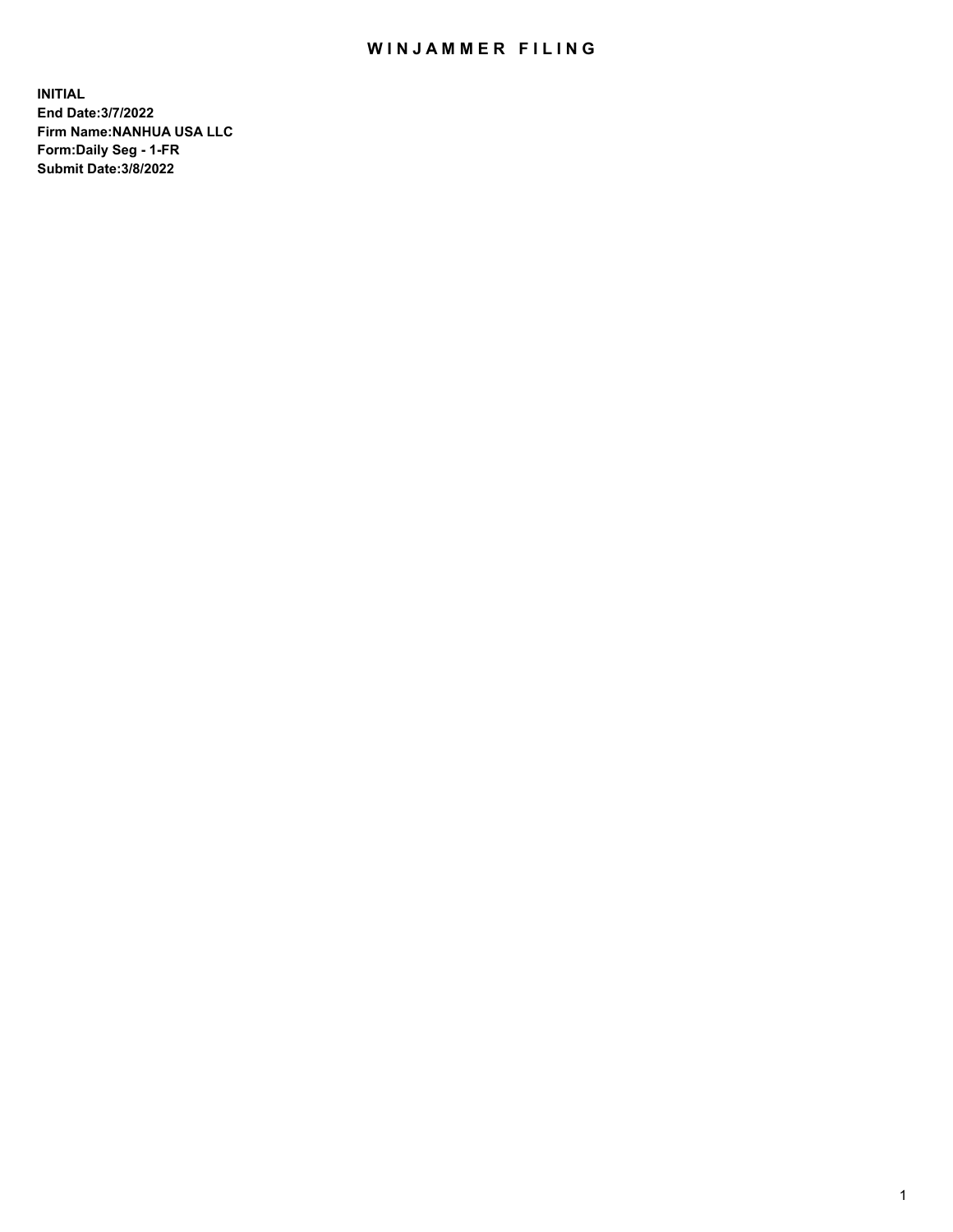### **INITIAL End Date:3/7/2022 Firm Name:NANHUA USA LLC Form:Daily Seg - 1-FR Submit Date:3/8/2022 Daily Segregation - Cover Page**

Name of Company **NANHUA USA LLC** [0010] Contact Name **Tracy Yuan** [0040] Contact Phone Number **+1 (312) 526-3930** [0060] Contact Email Address **tracy.yuan@nanhua-usa.com** [0065] FCM's Customer Segregated Funds Residual Interest Target (choose one): a. Minimum dollar amount: ; or **3,500,000** [8930] b. Minimum percentage of customer segregated funds required:% ; or **0** [8940] c. Dollar amount range between:and; or **0** [8950] **0** [8951] d. Percentage range of customer segregated funds required between:% and%. **0** [8960] **0** [8961] FCM's Customer Secured Amount Funds Residual Interest Target (choose one): a. Minimum dollar amount: ; or **100,000** [8970] b. Minimum percentage of customer secured funds required:% ; or **0** [8980] c. Dollar amount range between:and; or **0** [8990] **0** [8991] d. Percentage range of customer secured funds required between:% and%. **0** [9000] **0** [9001] FCM's Cleared Swaps Customer Collateral Residual Interest Target (choose one): a. Minimum dollar amount: ; or **0** [9010] b. Minimum percentage of cleared swaps customer collateral required:% ; or **0** [9020] c. Dollar amount range between:and; or **0** [9030] **0** [9031]

d. Percentage range of cleared swaps customer collateral required between:% and%. **0** [9040] **0** [9041]

Attach supporting documents CH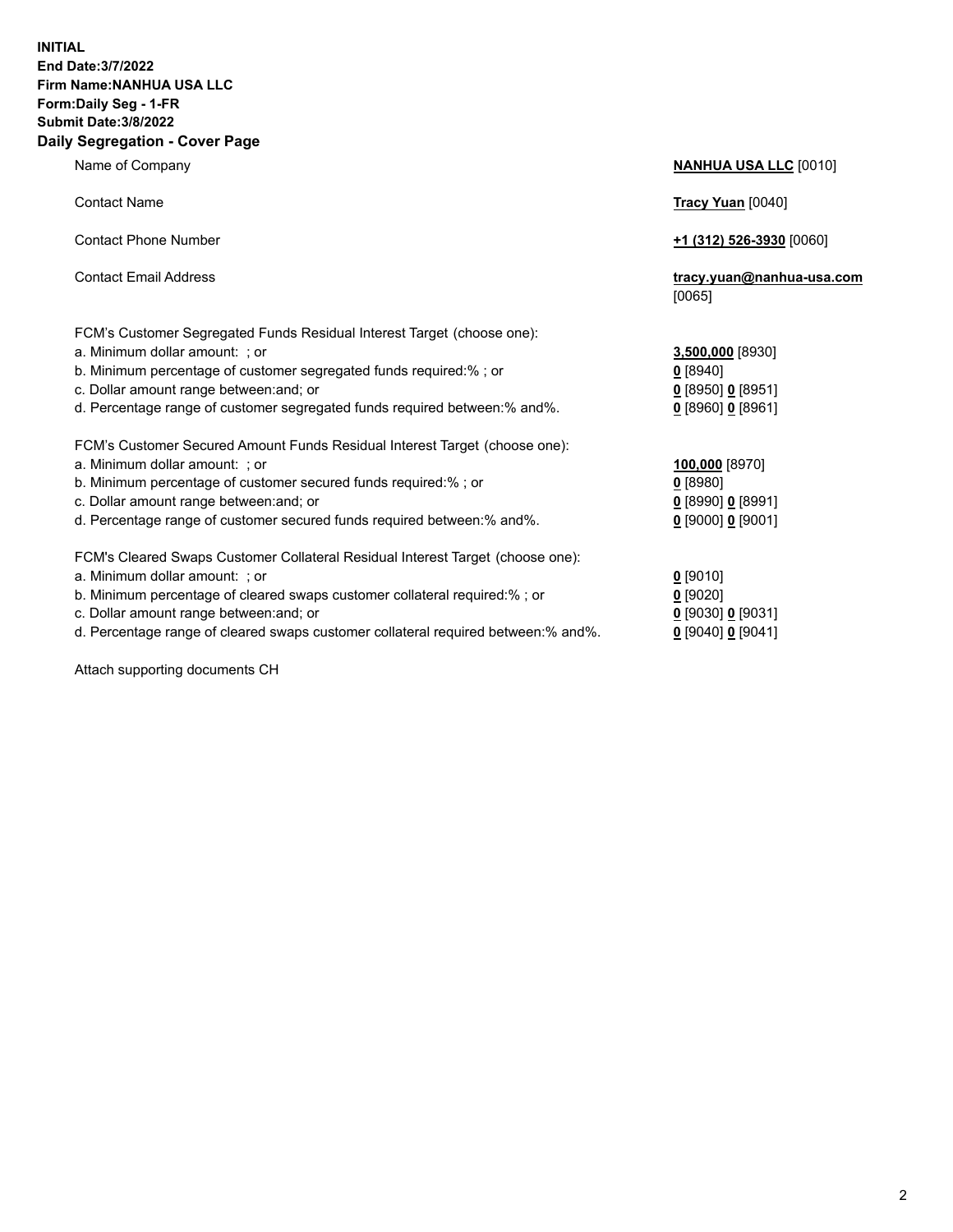### **INITIAL End Date:3/7/2022 Firm Name:NANHUA USA LLC Form:Daily Seg - 1-FR Submit Date:3/8/2022 Daily Segregation - Secured Amounts**

|     | Foreign Futures and Foreign Options Secured Amounts                                                        |                         |
|-----|------------------------------------------------------------------------------------------------------------|-------------------------|
|     | Amount required to be set aside pursuant to law, rule or regulation of a foreign                           | $0$ [5605]              |
|     | government or a rule of a self-regulatory organization authorized thereunder                               |                         |
| 1.  | Net ledger balance - Foreign Futures and Foreign Option Trading - All Customers                            |                         |
|     | A. Cash                                                                                                    | 339,806 [5615]          |
|     | B. Securities (at market)                                                                                  | $0$ [5617]              |
| 2.  | Net unrealized profit (loss) in open futures contracts traded on a foreign board of trade                  | $0$ [5625]              |
| 3.  | Exchange traded options                                                                                    |                         |
|     | A. Market value of open option contracts purchased on a foreign board of trade                             | $0$ [5635]              |
|     | B. Market value of open contracts granted (sold) on a foreign board of trade                               | $0$ [5637]              |
| 4.  | Net equity (deficit) (add lines 1. 2. and 3.)                                                              | 339,806 [5645]          |
| 5.  | Account liquidating to a deficit and account with a debit balances - gross amount                          | $0$ [5651]              |
|     | Less: amount offset by customer owned securities                                                           | $0$ [5652] $0$ [5654]   |
| 6   | Amount required to be set aside as the secured amount - Net Liquidating Equity                             | 339,806 [5655]          |
|     | Method (add lines 4 and 5)                                                                                 |                         |
| 7.  | Greater of amount required to be set aside pursuant to foreign jurisdiction (above) or line                | 339,806 [5660]          |
|     | 6.                                                                                                         |                         |
|     | FUNDS DEPOSITED IN SEPARATE REGULATION 30.7 ACCOUNTS                                                       |                         |
| 1.  | Cash in Banks                                                                                              |                         |
|     | A. Banks located in the United States                                                                      | 634,660 [5700]          |
|     | B. Other banks qualified under Regulation 30.7                                                             | 0 [5720] 634,660 [5730] |
| 2.  | <b>Securities</b>                                                                                          |                         |
|     | A. In safekeeping with banks located in the United States                                                  | $0$ [5740]              |
|     | B. In safekeeping with other banks qualified under Regulation 30.7                                         | $0$ [5760] $0$ [5770]   |
| 3.  | Equities with registered futures commission merchants                                                      |                         |
|     | A. Cash                                                                                                    | $0$ [5780]              |
|     | <b>B.</b> Securities                                                                                       | $0$ [5790]              |
|     | C. Unrealized gain (loss) on open futures contracts                                                        | $0$ [5800]              |
|     | D. Value of long option contracts                                                                          | $0$ [5810]              |
|     | E. Value of short option contracts                                                                         | 0 [5815] 0 [5820]       |
| 4.  | Amounts held by clearing organizations of foreign boards of trade                                          |                         |
|     | A. Cash                                                                                                    | $Q$ [5840]              |
|     | <b>B.</b> Securities                                                                                       | $0$ [5850]              |
|     | C. Amount due to (from) clearing organization - daily variation                                            | $0$ [5860]              |
|     | D. Value of long option contracts                                                                          | $0$ [5870]              |
|     | E. Value of short option contracts                                                                         | 0 [5875] 0 [5880]       |
| 5.  | Amounts held by member of foreign boards of trade                                                          |                         |
|     | A. Cash                                                                                                    | 60,939 [5900]           |
|     | <b>B.</b> Securities                                                                                       | $0$ [5910]              |
|     | C. Unrealized gain (loss) on open futures contracts                                                        | $0$ [5920]              |
|     | D. Value of long option contracts                                                                          | $0$ [5930]              |
|     | E. Value of short option contracts                                                                         | 0 [5935] 60,939 [5940]  |
| 6.  | Amounts with other depositories designated by a foreign board of trade                                     | $0$ [5960]              |
| 7.  | Segregated funds on hand                                                                                   | $0$ [5965]              |
| 8.  | Total funds in separate section 30.7 accounts                                                              | 695,599 [5970]          |
| 9.  | Excess (deficiency) Set Aside for Secured Amount (subtract line 7 Secured Statement<br>Page 1 from Line 8) | 355,793 [5680]          |
| 10. | Management Target Amount for Excess funds in separate section 30.7 accounts                                | 100,000 [5980]          |
| 11. | Excess (deficiency) funds in separate 30.7 accounts over (under) Management Target                         | 255,793 [5985]          |
|     |                                                                                                            |                         |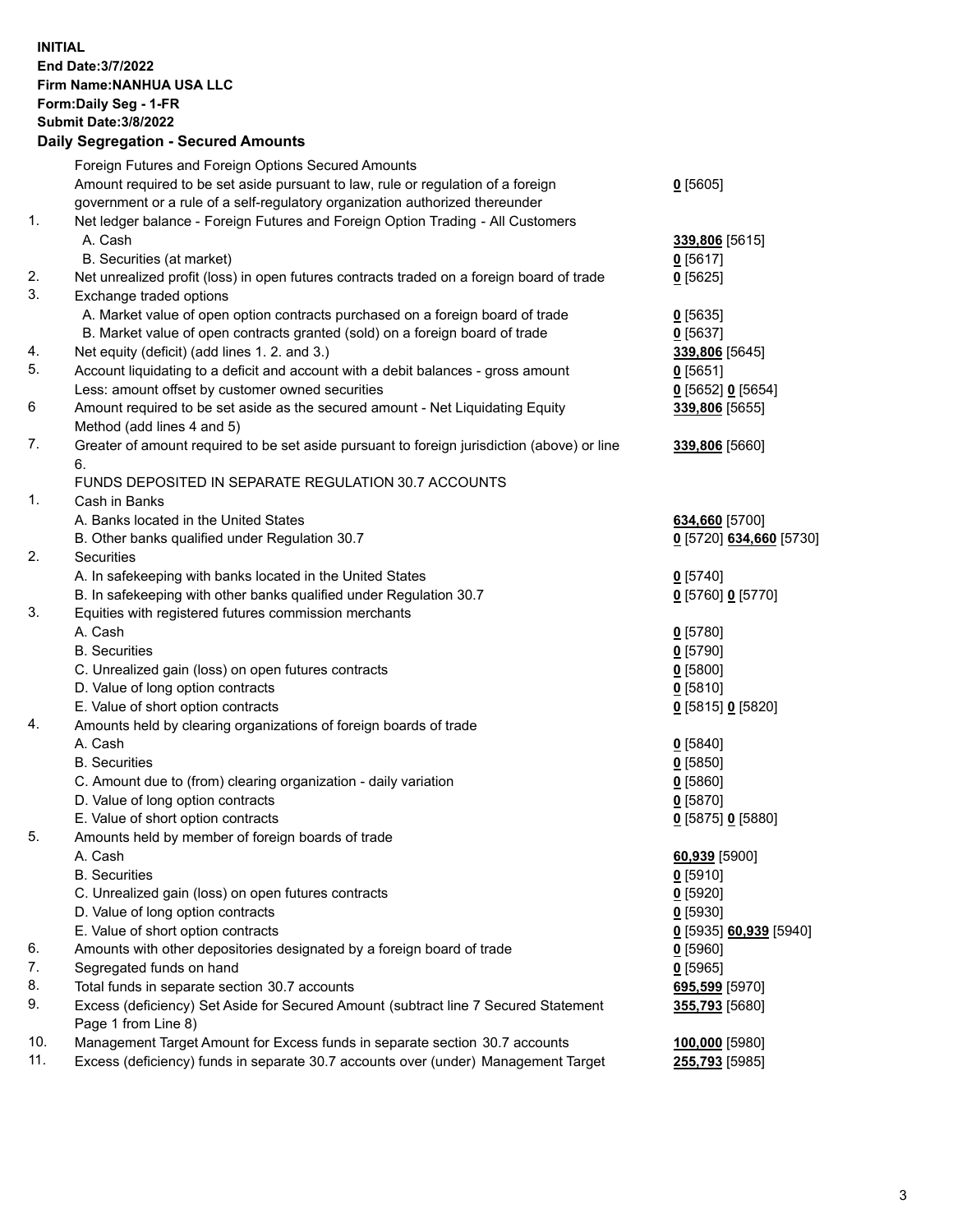| <b>INITIAL</b> | End Date: 3/7/2022<br>Firm Name: NANHUA USA LLC<br>Form: Daily Seg - 1-FR<br><b>Submit Date: 3/8/2022</b><br>Daily Segregation - Segregation Statement |                                          |
|----------------|--------------------------------------------------------------------------------------------------------------------------------------------------------|------------------------------------------|
|                |                                                                                                                                                        |                                          |
| 1.             | SEGREGATION REQUIREMENTS (Section 4d(2) of the CEAct)<br>Net ledger balance                                                                            |                                          |
|                | A. Cash                                                                                                                                                | 242,084,044 [5000]                       |
|                | B. Securities (at market)                                                                                                                              | 1,984,463 [5010]                         |
| 2.             | Net unrealized profit (loss) in open futures contracts traded on a contract market                                                                     | $-1,789,003$ [5020]                      |
| 3.             | Exchange traded options                                                                                                                                |                                          |
|                | A. Market value of open option contracts purchased on a contract market                                                                                |                                          |
|                | B. Market value of open option contracts granted (sold) on a contract market                                                                           | 4,308,619 [5030]<br>$-21,509,440$ [5040] |
| 4.             | Net Equity (deficit) (add lines 1, 2, and 3)                                                                                                           | 225,078,683 [5050]                       |
| 5.             | Accounts liquidating to a deficit and accounts with                                                                                                    |                                          |
|                | debit balances - gross amount                                                                                                                          | $0$ [5060]                               |
|                | Less: amount offset by customer owned securities                                                                                                       | $0$ [5070] 0 [5080]                      |
| 6.             | Amount required to be segregated (add lines 4 and 5)                                                                                                   | 225,078,683 [5090]                       |
|                | FUNDS IN SEGREGATED ACCOUNTS                                                                                                                           |                                          |
| 7.             | Deposited in segregated funds bank accounts                                                                                                            |                                          |
|                | A. Cash                                                                                                                                                | 26,763,890 [5100]                        |
|                | B. Securities representing investment of customers' funds (at market)                                                                                  | $0$ [5110]                               |
|                | C. Securities held for particular customers or option customers in lieu of cash (at                                                                    | $0$ [5120]                               |
|                | market)                                                                                                                                                |                                          |
| 8.             | Margins on deposit with derivatives clearing organizations of contract markets                                                                         |                                          |
|                | A. Cash                                                                                                                                                | 223,519,106 [5130]                       |
|                | B. Securities representing investment of customers' funds (at market)                                                                                  | $0$ [5140]                               |
|                | C. Securities held for particular customers or option customers in lieu of cash (at                                                                    | 1,984,463 [5150]                         |
|                | market)                                                                                                                                                |                                          |
| 9.             | Net settlement from (to) derivatives clearing organizations of contract markets                                                                        | 3,641,046 [5160]                         |
| 10.            | Exchange traded options                                                                                                                                |                                          |
|                | A. Value of open long option contracts                                                                                                                 | 4,308,619 [5170]                         |
|                | B. Value of open short option contracts                                                                                                                | -21,509,440 [5180]                       |
| 11.            | Net equities with other FCMs                                                                                                                           |                                          |
|                | A. Net liquidating equity                                                                                                                              | $0$ [5190]                               |
|                | B. Securities representing investment of customers' funds (at market)                                                                                  | $Q$ [5200]                               |
|                | C. Securities held for particular customers or option customers in lieu of cash (at                                                                    | $0$ [5210]                               |
|                | market)                                                                                                                                                |                                          |
| 12.            | Segregated funds on hand                                                                                                                               | $0$ [5215]                               |
| 13.            | Total amount in segregation (add lines 7 through 12)                                                                                                   | 238,707,684 [5220]                       |
| 14.            | Excess (deficiency) funds in segregation (subtract line 6 from line 13)                                                                                | 13,629,001 [5230]                        |
| 15.            | Management Target Amount for Excess funds in segregation                                                                                               | 3,500,000 [5240]                         |
| 16.            | Excess (deficiency) funds in segregation over (under) Management Target Amount                                                                         | 10,129,001 [5250]                        |
|                | <b>Excess</b>                                                                                                                                          |                                          |